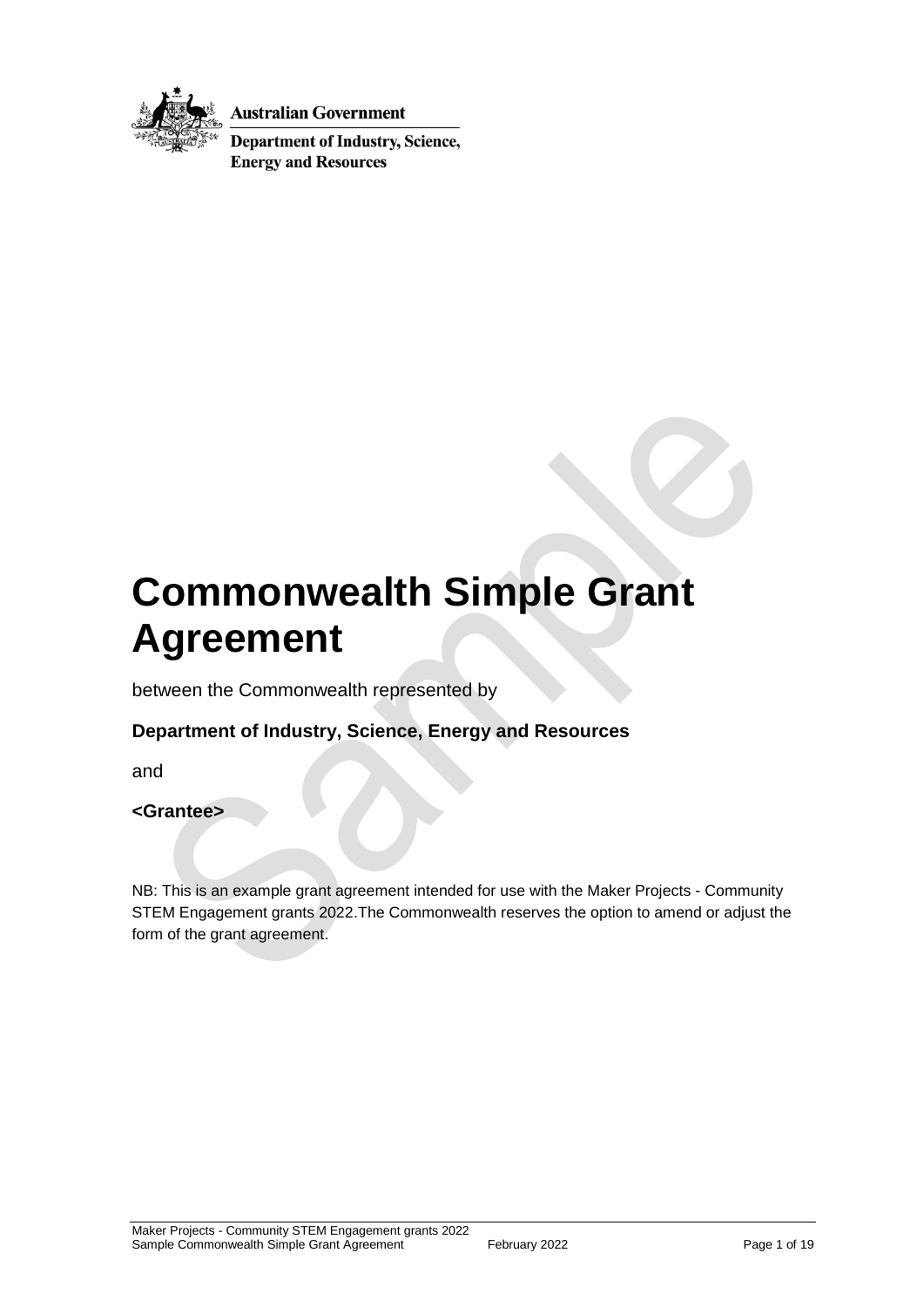# **Contents**

| А. |  |  |  |
|----|--|--|--|
| В. |  |  |  |
| C. |  |  |  |
| D. |  |  |  |
| Е. |  |  |  |
| F. |  |  |  |
| G. |  |  |  |
|    |  |  |  |
|    |  |  |  |
|    |  |  |  |
|    |  |  |  |
|    |  |  |  |
|    |  |  |  |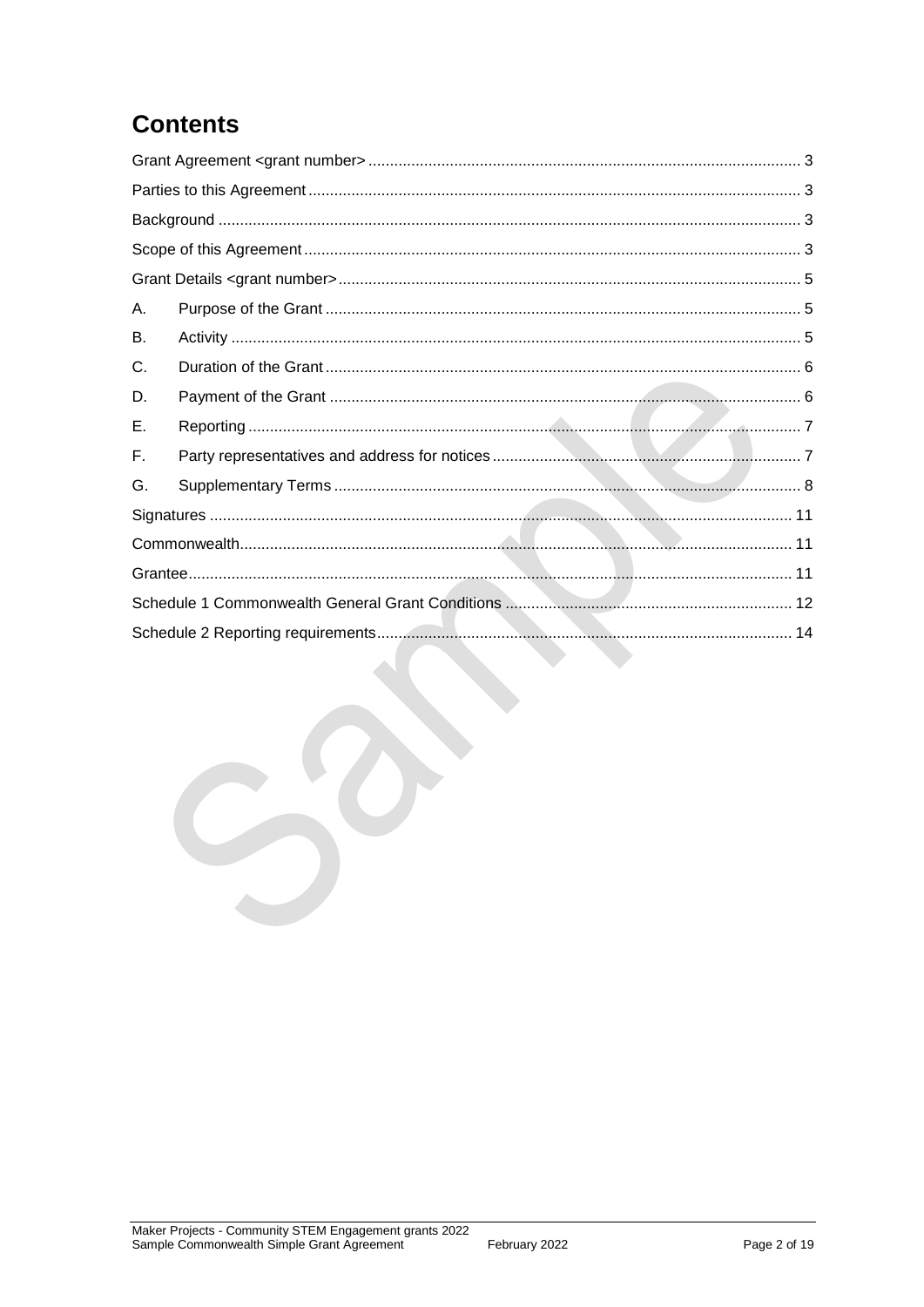# <span id="page-2-0"></span>**Grant Agreement <grant number>**

Once completed, this document, together with the Grant Details and the Commonwealth General Grant Conditions (Schedule 1), forms an Agreement between the Commonwealth and the Grantee.

### <span id="page-2-1"></span>Parties to this Agreement

### The Grantee

| Full legal name of Grantee                                                                  | <entity name=""></entity>                                                                          |
|---------------------------------------------------------------------------------------------|----------------------------------------------------------------------------------------------------|
| Legal entity type (e.g. individual, incorporated<br>association, company, partnership, etc) | <abr entity="" type=""></abr>                                                                      |
| Trading or business name                                                                    | <trading name=""></trading>                                                                        |
| Any relevant licence, registration or provider<br>number                                    | Not applicable                                                                                     |
| Australian Business Number (ABN) or other<br>entity identifiers                             | <abn></abn>                                                                                        |
| Australian Company Number (ACN)                                                             | $<$ ACN $>$                                                                                        |
| Registered for Goods and Services Tax (GST)?                                                | <gst +="" if="" statement="" status=""></gst>                                                      |
| Date from which GST registration was effective?                                             | <gst date="" registered=""></gst>                                                                  |
| Registered office address                                                                   | <abr address="" registered=""></abr>                                                               |
|                                                                                             | <city> <state> <postcode></postcode></state></city>                                                |
| Relevant business place                                                                     | <business address="" street=""><br/><city> <state> <postcode></postcode></state></city></business> |

#### The Commonwealth

The Commonwealth of Australia represented by the Department of Industry, Science, Energy and Resources of 10 Binara Street CANBERRA ACT 2600 ABN 74 599 608 295

### <span id="page-2-2"></span>**Background**

The Commonwealth has agreed to enter this Agreement under which the Commonwealth will provide the Grantee with a Grant for the purpose of assisting the Grantee to undertake the associated Activity.

The Grantee agrees to use the Grant and undertake the Activity in accordance with this Agreement and the relevant Grant Details.

### <span id="page-2-3"></span>Scope of this Agreement

This Agreement comprises:

(a) this document;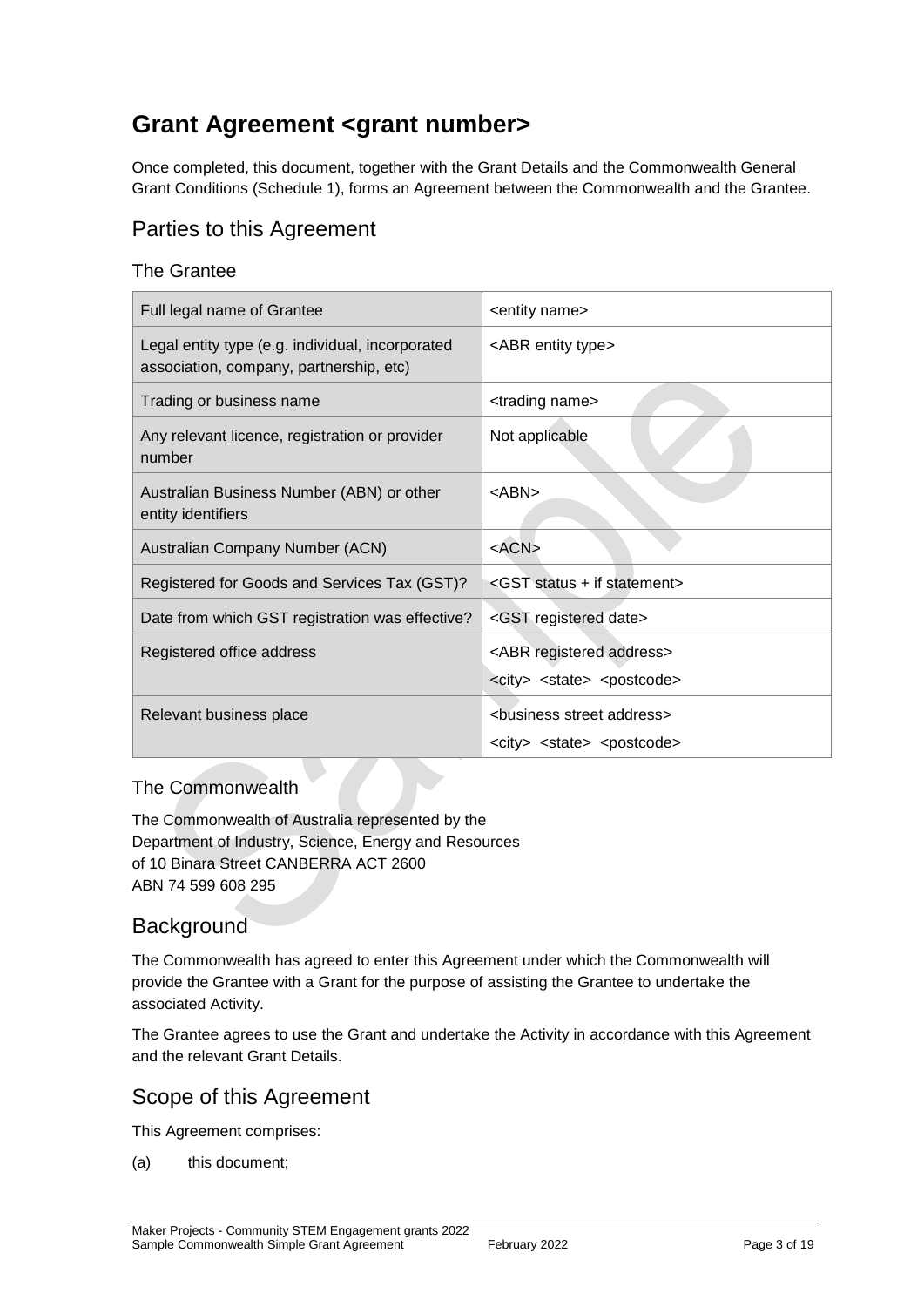- (b) the Supplementary Terms (if any);
- (c) the Commonwealth General Grant Conditions (Schedule 1);
- (d) the Grant Details;
- (e) any other document referenced or incorporated in the Grant Details.

If there is any ambiguity or inconsistency between the documents comprising this Agreement in relation to a Grant, the document appearing higher in the list will have precedence to the extent of the ambiguity or inconsistency.

This Agreement represents the Parties' entire agreement in relation to the Grant provided under it and the relevant Activity and supersedes all prior representations, communications, agreements, statements and understandings, whether oral or in writing.

Certain information contained in or provided under this Agreement may be used for public reporting purposes.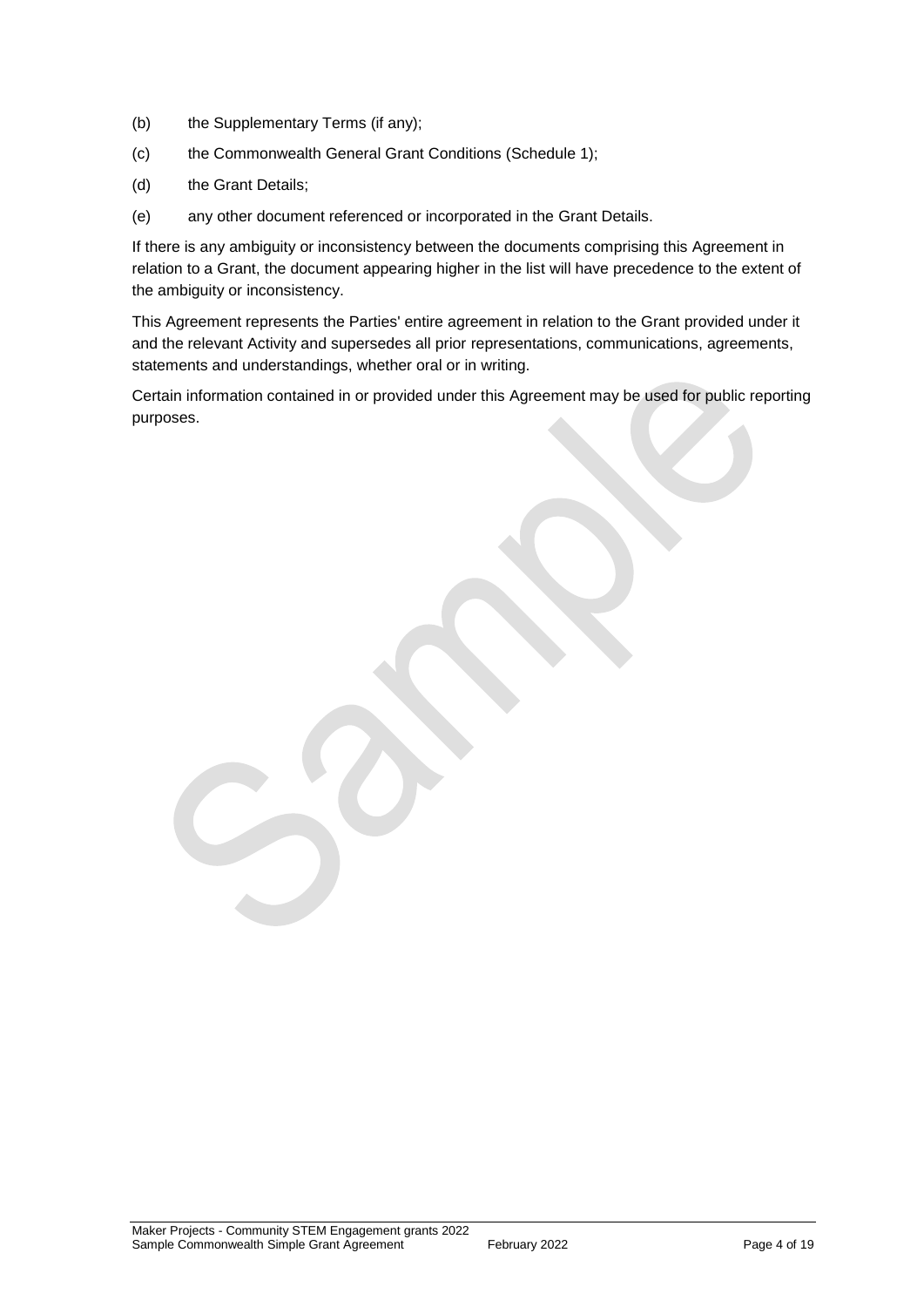# <span id="page-4-0"></span>**Grant Details <grant number>**

### <span id="page-4-1"></span>A. Purpose of the Grant

The Grant is being provided as part of the Maker Projects – Community STEM Engagement grants 2022.

The objectives of the grant opportunity are to:

- deliver maker projects where students and youth under 18 years of age can develop and apply their STEM knowledge through experimentation, tinkering and hands-on learning by engaging with a range of technologies
- encourage practical skills, creativity and entrepreneurial thinking through the delivery of hands on- STEM-related events and activities
- **EXEDENT ISS IN STEM STEM** disciplines in their study and work
- ensure that maker projects are accessible to as many young people as possible, including those in regional, rural and disadvantaged areas
- make a positive and ongoing impact on youth under 18 years of age, particularly those from historically under-represented groups, including girls, Aboriginal and/or Torres Strait Islander peoples, and youth living in regional, rural and remote regions locations, people with disability and people from educationally disadvantaged backgrounds.

The intended outcomes of the grant opportunity are:

- students and youth under 18 years of age will gain practical knowledge and skills in scientific experimentation, design, technology, innovation and entrepreneurship
- an increase in the accessibility of STEM-related events and activities and increased participation of youth under 18 years of age, particularly those from groups traditionally under-represented in STEM, including girls, Aboriginal and/or Torres Strait Islanders, people living in regional, rural and remote locations, people with disability and people from educationally disadvantaged backgrounds, in STEM events
- positive and ongoing development of STEM skills for participating youth through inquiry-based learning.

### <span id="page-4-2"></span>B. Activity

The Activity is made up of the Grantee's project and all eligible project activities as specified in these Grant Details.

#### Project title

<project title>

#### Project scope and description

<detailed project description>

#### Project outcomes

In undertaking the Activity, the Grantee must comply with the requirements of the grant opportunity guidelines (as in force at the time of application).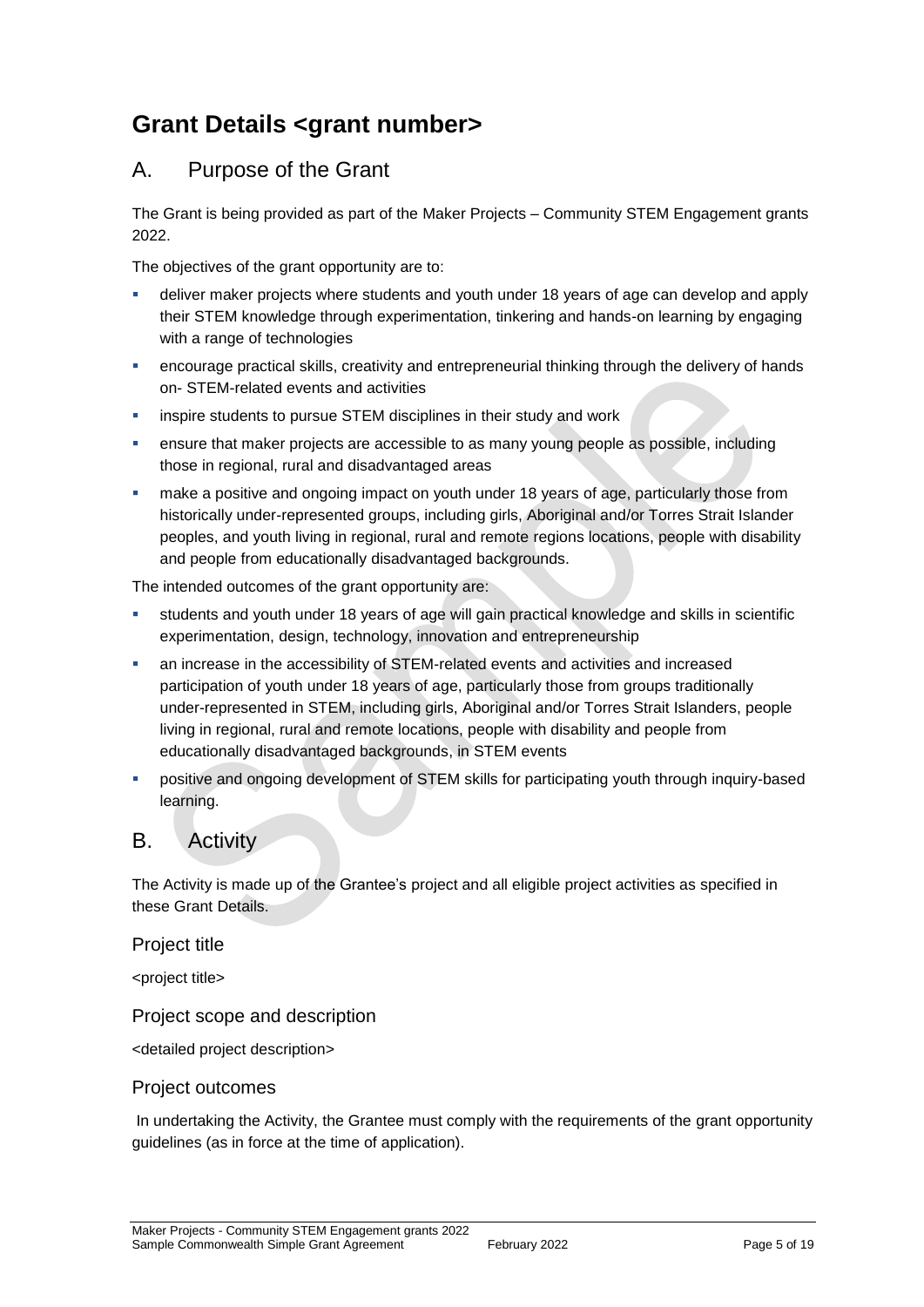The Grantee must notify the Commonwealth about events relating to the project and provide an opportunity for the Minister or their representative to attend.

### <span id="page-5-0"></span>C. Duration of the Grant

The Activity starts on <project start date> and ends on <project end date>, which is the **Activity Completion Date**.

The Agreement ends on <agreement end date> which is the **Agreement End Date.** 

#### Activity Schedule

In undertaking the Activity, the Grantee will meet the following milestones by the due dates.

| Milestone<br>number | Milestone name and description                                             | Due date                |
|---------------------|----------------------------------------------------------------------------|-------------------------|
| $<$ No $>$          | <milestone name=""><br/><milestone description=""></milestone></milestone> | <dd mm="" yyyy=""></dd> |

### <span id="page-5-1"></span>D. Payment of the Grant

The total amount of the Grant is <grant amount> (plus GST if applicable).

The Grant will be provided at up to <grant percentage> per cent of eligible expenditure as defined in the grant opportunity guidelines.

The Grant will be paid over the following financial years subject to sufficient Program funding being available. The Commonwealth is not obliged to make a payment if it would result in the amount paid in a financial year exceeding the annual capped amount for that financial year as specified in this table.

| Financial year                                      | Annual capped amount (GST<br>excl)    |
|-----------------------------------------------------|---------------------------------------|
| <financial as="" year="" yy="" yyyy=""></financial> | \$ <amount></amount>                  |
| <financial as="" year="" yy="" yyyy=""></financial> | \$ <amount></amount>                  |
| Total                                               | \$ <total amount="" grant=""></total> |

An initial payment will be made on execution of the grant Agreement. Subsequent payments will be paid annually in advance, based on forecast eligible expenditure as you achieve agreed milestones and adjusted for unspent amounts from previous payments. Payments are subject to satisfactory progress on the project and compliance by the Grantee with its obligations under this Agreement.

A final payment of at least \$5,000 of the Grant will be withheld until the Grantee submits a satisfactory end of project report demonstrating end of project reporting obligations have been met.

Invoicing

The Grantee agrees to allow the Commonwealth to issue it with a Recipient Created Tax Invoice (RCTI) for any taxable supplies it makes in relation to the Activity.

The Grantee agrees not to issue tax invoices in respect of any taxable supplies.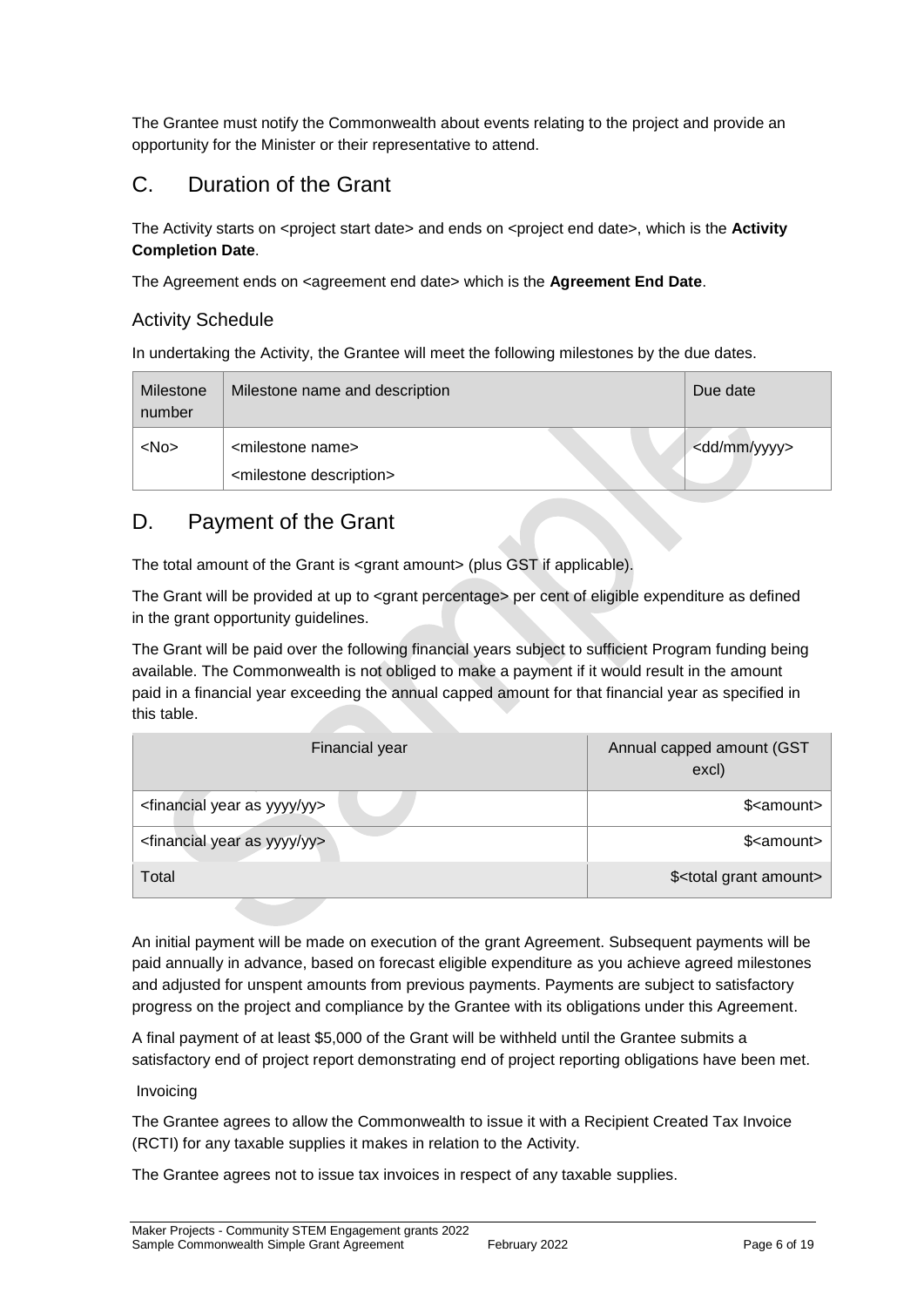The Grantee acknowledges that where it is registered for Goods and Services Tax (GST) it will notify the Commonwealth if it subsequently ceases to be registered for GST.

GST means a tax that is payable under GST law as defined in the *A New Tax System (Goods and Services Tax) Act 1999* (Cth)*.* 

### <span id="page-6-0"></span>E. Reporting

The Grantee agrees to provide the following reports to the Commonwealth representative in accordance with the reporting requirements (Schedule 2).

| Report type               | Period start<br>date                                                                                                                              | Period end<br>date      | Agreed evidence               | Due date                            |
|---------------------------|---------------------------------------------------------------------------------------------------------------------------------------------------|-------------------------|-------------------------------|-------------------------------------|
| <report type=""></report> | <dd mm="" yyyy=""></dd>                                                                                                                           | <dd mm="" yyyy=""></dd> | <agreed evidence=""></agreed> | <report due<br="">date&gt;</report> |
| <report type=""></report> | <dd mm="" td="" yyyy]<=""><td><dd mm="" yyyy=""></dd></td><td><agreed evidence=""></agreed></td><td><report due<br="">date&gt;</report></td></dd> | <dd mm="" yyyy=""></dd> | <agreed evidence=""></agreed> | <report due<br="">date&gt;</report> |

During the Agreement period, the Commonwealth may ask the Grantee for ad-hoc reports on the project. The Grantee must provide these reports in the timeframes notified by the Commonwealth.

### <span id="page-6-1"></span>F. Party representatives and address for notices

Grantee's representative and address

| Grantee's representative<br>name | <primary contact="" name=""></primary>             |
|----------------------------------|----------------------------------------------------|
| Position                         | <primary contact="" position=""></primary>         |
| Address                          | <primary address="" contact=""></primary>          |
| Business hours telephone         | <phone number=""></phone>                          |
| Mobile                           | <mobile phone=""></mobile>                         |
| Email                            | <primary address="" contact="" email=""></primary> |

#### Commonwealth representative and address

| Name of representative | <csm name=""></csm>                |  |  |
|------------------------|------------------------------------|--|--|
| Position               | <csm position=""></csm>            |  |  |
| Postal address         | GPO Box 2013                       |  |  |
|                        | CANBERRA ACT 2601                  |  |  |
| Physical address       | <csm address="" physical=""></csm> |  |  |
|                        | If blank                           |  |  |
|                        | 10 Binara Street                   |  |  |
|                        | CANBERRA ACT 2600                  |  |  |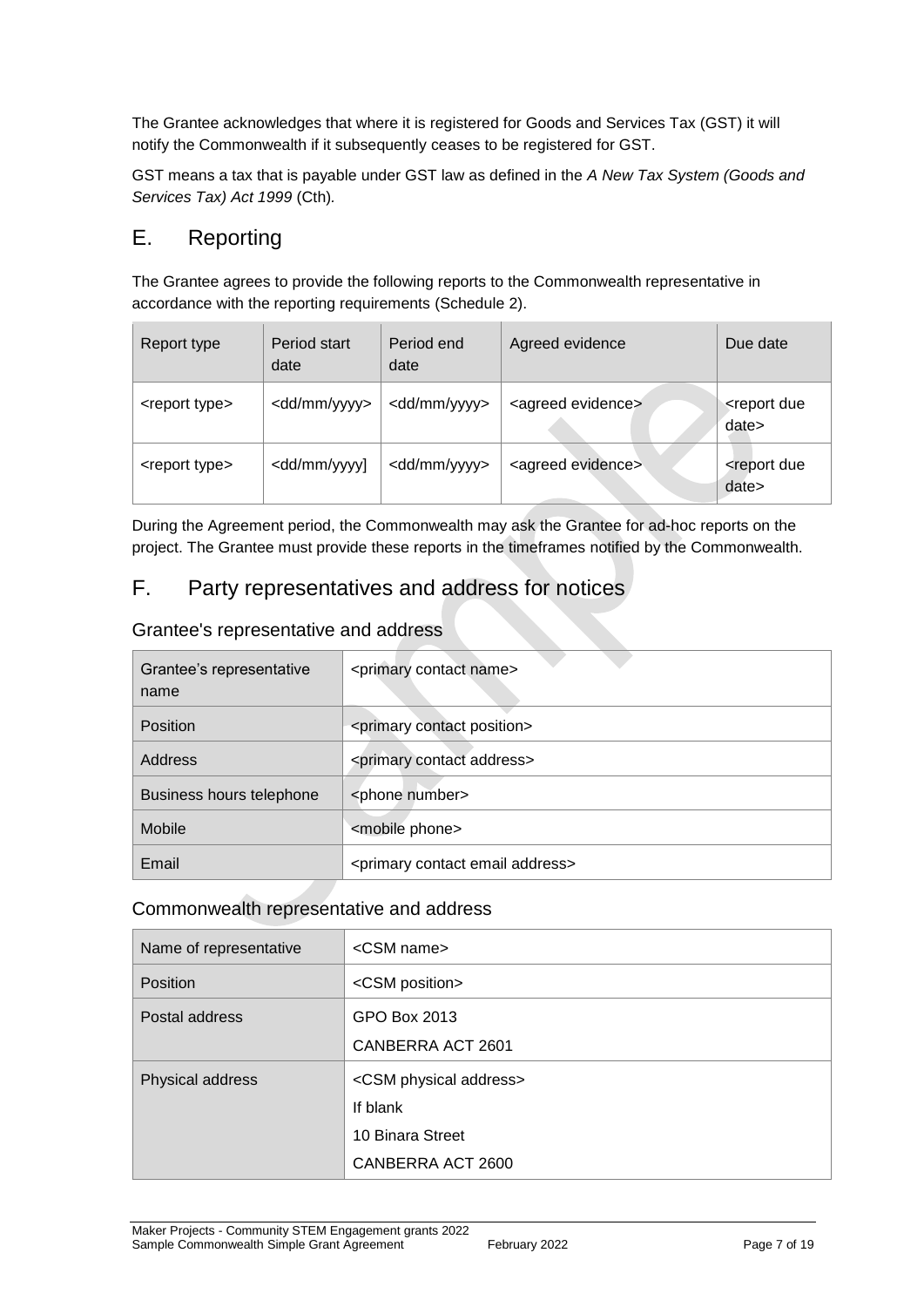| Business hours telephone | <csm phone=""></csm>                                 |
|--------------------------|------------------------------------------------------|
| Email                    | <sup>®</sup> <program address="" email=""></program> |

The Parties' representatives will be responsible for liaison and the day-to-day management of the Grant, as well as accepting and issuing any written notices in relation to the Grant.

### <span id="page-7-0"></span>G. Supplementary Terms

### G1 Other Contributions

G1.1 Other Contributions means financial or in-kind contributions other than the Grant as set out below:

| Contributor                                                                       | Nature of Contribution                                                                                    | Amount (GST<br>exclusive)                       | Timing                                                                                          |
|-----------------------------------------------------------------------------------|-----------------------------------------------------------------------------------------------------------|-------------------------------------------------|-------------------------------------------------------------------------------------------------|
| Grantee                                                                           | < insert description of contribution,<br>e.g., cash, access to equipment,<br>secondment of personnel etc> | \$ <insert amount=""></insert>                  | <project date="" end=""></project>                                                              |
| <name of="" third<br="">party providing<br/>the Other<br/>Contribution&gt;</name> | insert description of contribution,<br>e.g., cash, access to equipment,<br>secondment of personnel etc>   | \$ <insert amount=""></insert>                  | <insert date="" or<br="">Milestone to which<br/>the Other<br/>Contribution relates&gt;</insert> |
| Total                                                                             |                                                                                                           | \$ <total other<br="">contributions&gt;</total> |                                                                                                 |

- G1.2 The Grantee agrees to provide, or to ensure the provision of, the Other Contributions and to use them to undertake the Activity. If the Other Contributions are not provided in accordance with this clause, then the Commonwealth may:
	- (a) suspend payment of the Grant until the Other Contributions are provided; or
	- (b) terminate this Agreement in accordance with clause 18 of the General Grant Conditions.

#### G2 Activity budget

G2.1 The Grantee agrees to use the Grant and any Other Contributions and undertake the Activity consistent with the following budget.

<budget table>

Figures in the above table are GST inclusive amounts less GST credits that can be claimed in relation to the expenditure.

- G3 Record keeping
- G3.1 The Grantee agrees to:
	- (a) maintain records that identify the receipt and expenditure of the Grant and any Other Contributions separately within the Grantee's accounts and records so that at all times the Grant is identifiable; and
	- (b) keep financial accounts and records relating to the Activity so as to enable all receipts and payments related to the Activity to be identified and reported; and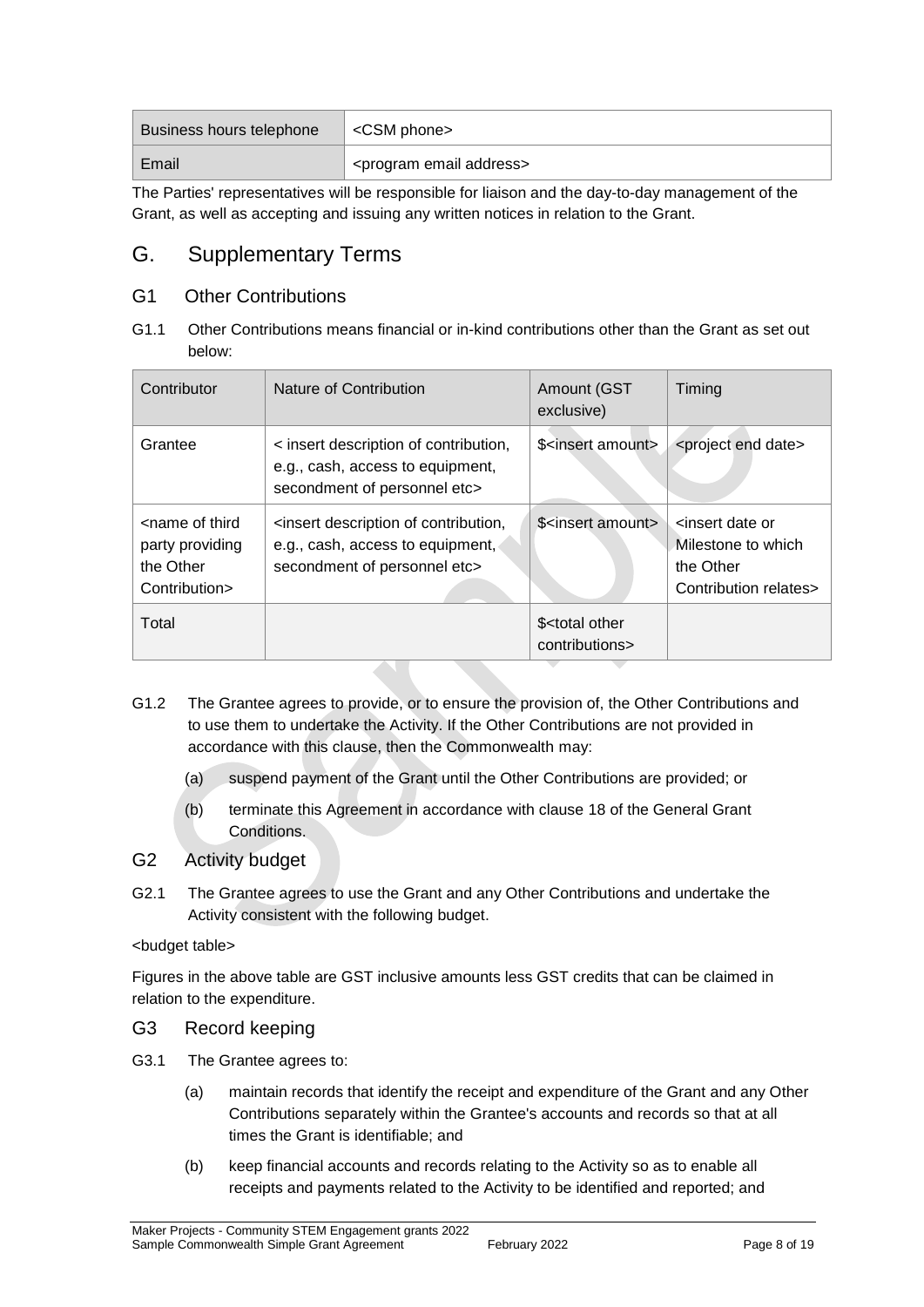- G3.2 The Grantee agrees to maintain the records for five years after the Activity Completion Date and provide copies of the records to the Commonwealth representative upon request.
- G3.3 Term G3 survives the termination, cancellation or expiry of the Agreement.
- G4 Audit and acquittal
- G4.1 The Grantee may be required to provide the Commonwealth with an independent audit report verifying that the Grant was spent in accordance with this Agreement.
- G4.2 Independently audited financial acquittal reports must be audited by:
	- (a) a Registered Company Auditor under the *Corporations Act 2001* (Cth); or
	- (b) a Certified Practising Accountant; or
	- (c) a member of the Institute of Public Accountants; or
	- (d) a member of Chartered Accountants Australia and New Zealand

who is not a principal member, shareholder, officer or employee of the Grantee or a related body corporate.

G5 Activity Material

Not applicable

- G6 Access
- G6.1 The Grantee agrees to give the Commonwealth, or any persons authorised in writing by the Commonwealth, access to premises where the Activity is being performed and to permit those persons to inspect and take copies of any Material relevant to the Activity.
- G6.2 The Auditor-General and any Information Officer under the *Australian Information Commissioner Act 2010* (Cth) (including their delegates) are persons authorised for the purposes of clause G6.1.
- G6.3 Term G6 does not detract from the statutory powers of the Auditor-General or an Information Officer (including their delegates).
- G7 Equipment and Assets

Not applicable

G8 Relevant qualifications or skills

Not applicable

#### G8A Child safety

- G8A.1 If the Activity or any part of the Activity involves the Grantee employing or engaging a person (whether as an officer, employee, contractor or volunteer) that is required by State or Territory law to have a working with children check to undertake the Activity or any part of the Activity, the Grantee agrees:
	- (a) to comply with all State, Territory and Commonwealth law relating to the employment or engagement of people who work or volunteer with children in relation to the Activity, including mandatory reporting and working with children checks however described; and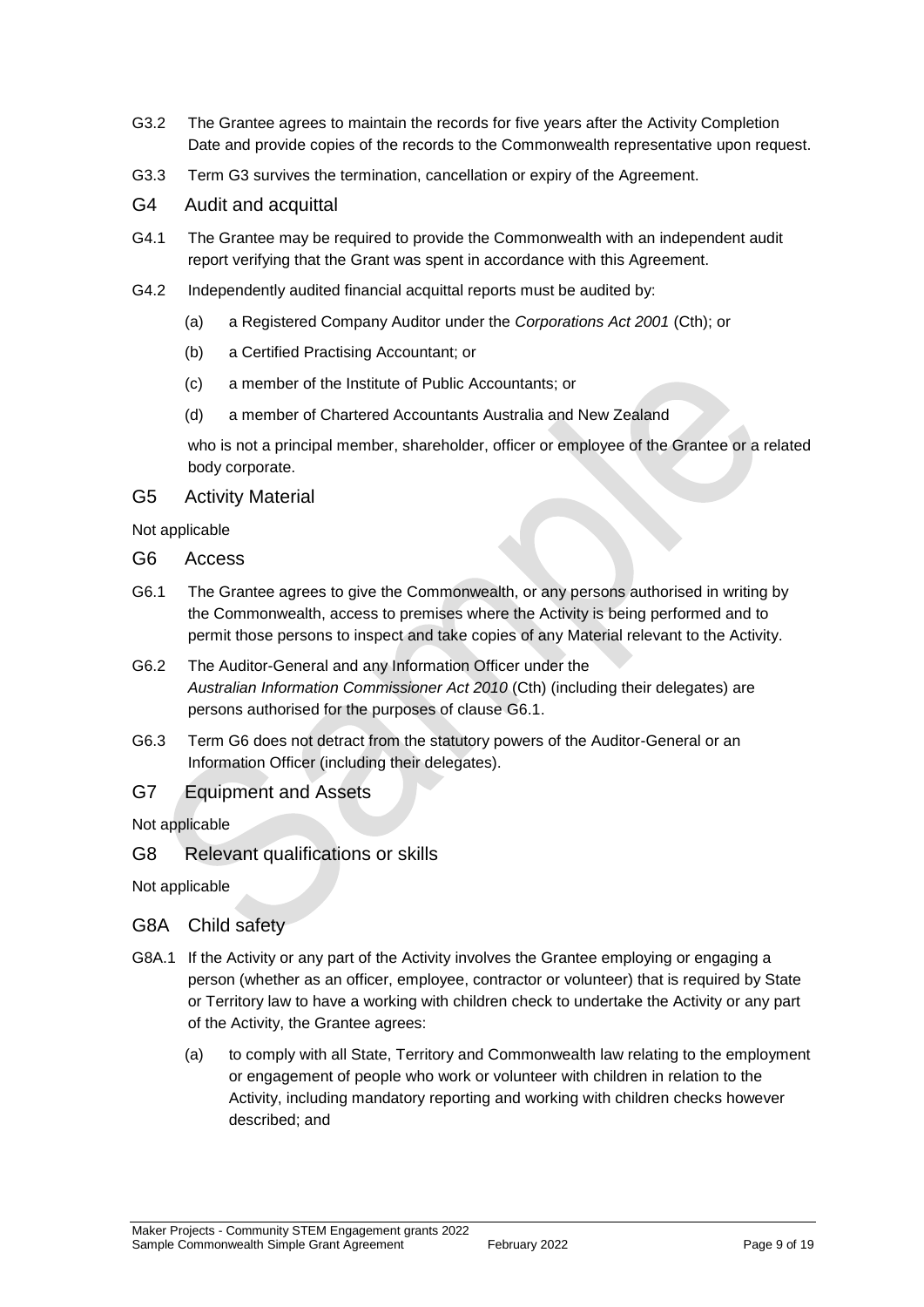- (b) if requested, provide the Commonwealth, at the Grantee's cost, with an annual statement of compliance with clause G8A in such form as may be specified by the Commonwealth.
- G9 Activity specific legislation, policies and industry standards
- G9.1 Without limiting the generality of Item G11 below, the Grantee agrees to comply with the requirements of the following legislation, policies and industry standards when undertaking the Activity:
	- (a) The *Work Health and Safety Act 2011* (Cth), any corresponding regulations made under that Act and any relevant Code of Practice approved for the purpose of that Act ('WHS Laws').

Note: The Grantee must ensure the Activity is undertaken in a safe manner. The Grantee must not, and must ensure its Personnel do not, by act or omission place the Commonwealth in breach of its obligations under the WHS Laws or any other relevant State or Territory legislation.

#### G9A Fraud

Not applicable

G10 Commonwealth Material, facilities and assistance

Not applicable

- G11 Jurisdiction
- G11.1 This Agreement is governed by the law of the Australian Capital Territory.
- G12 Grantee trustee of a Trust (if applicable)
- G12.1 In this clause, 'Trust' means the trust specified in the Parties to the Agreement section of this Agreement.
- G12.2 The Grantee warrants that:
	- (a) it is the sole trustee of the Trust
	- (b) it has full and valid power and authority to enter into this Agreement and perform the obligations under it on behalf of the Trust
	- (c) it has entered into this Agreement for the proper administration of the Trust;
	- (d) all necessary resolutions, consents, approvals and procedures have been obtained or duly satisfied to enter into this Agreement and perform the obligations under it; and
	- (e) it has the right to be indemnified out of the assets of the Trust for all liabilities incurred by it under this Agreement.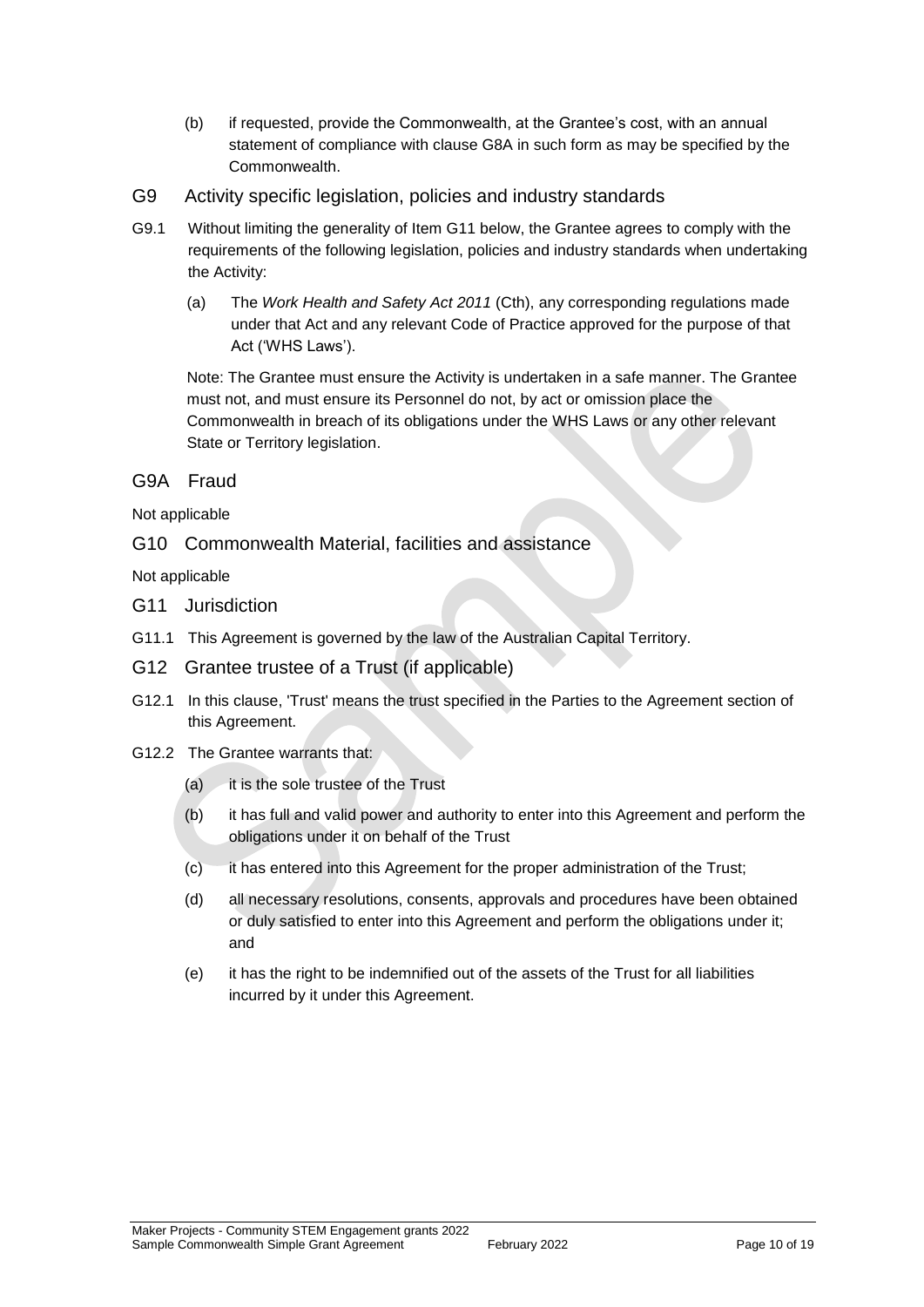# <span id="page-10-0"></span>**Signatures**

#### **Executed as an agreement:**

### <span id="page-10-1"></span>**Commonwealth**

Signed for and on behalf of the Commonwealth of Australia as represented by the Department of Industry, Science, Energy and Resources.

| Name     | <name></name>         |
|----------|-----------------------|
| Position | <position></position> |
| Date     | $\alpha$ date $>$     |

### <span id="page-10-2"></span>**Grantee**

| Full legal name of the Grantee    | <name grantee="" of="" the=""><br/>ABN <abn grantee="" of="" the=""></abn></name> |
|-----------------------------------|-----------------------------------------------------------------------------------|
| Name of Authorised Representative | <name authorised="" of="" representative=""></name>                               |
| Date                              | <date acceptance="" of=""></date>                                                 |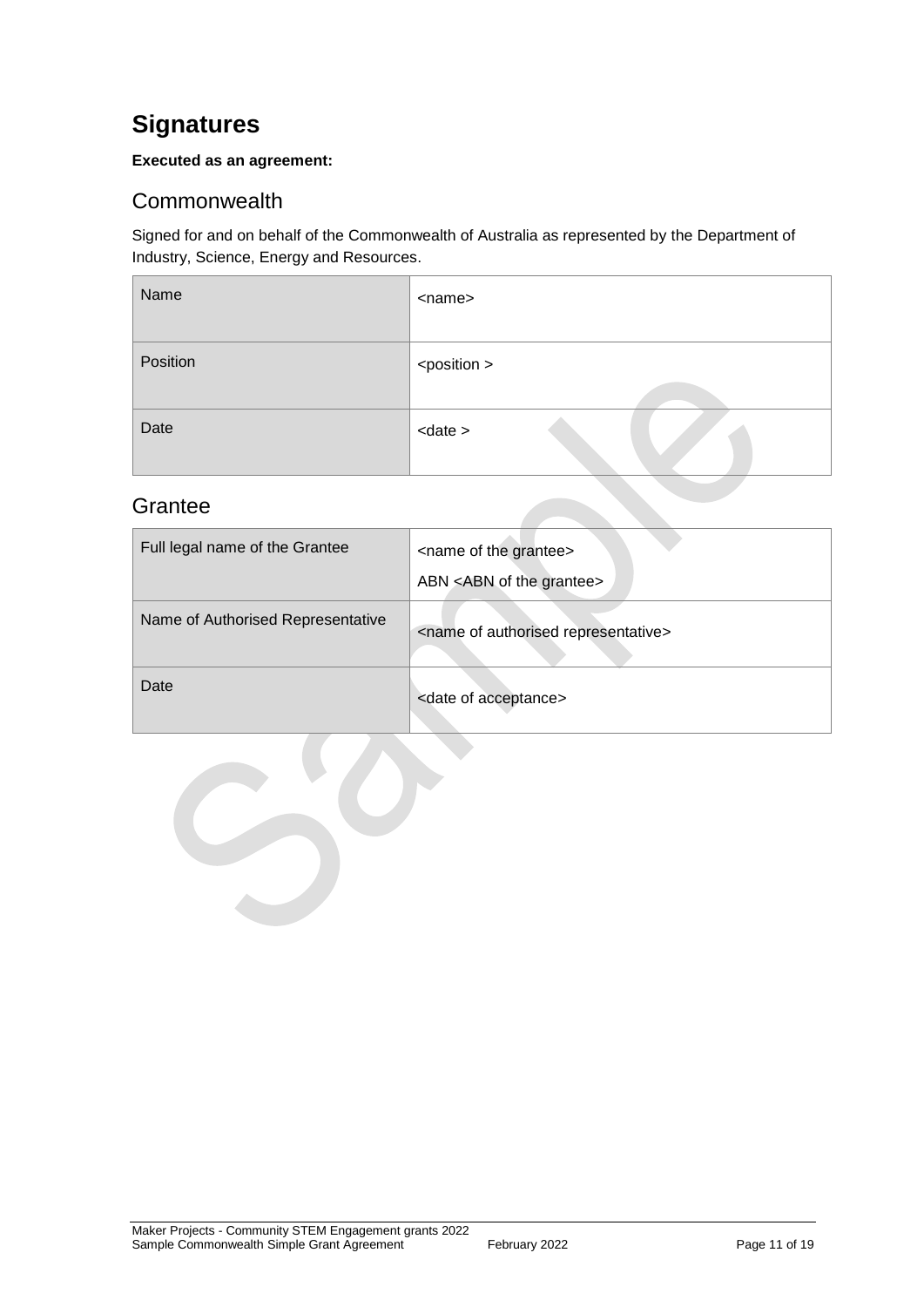# <span id="page-11-0"></span>**Schedule 1 Commonwealth General Grant Conditions**

#### **1. Undertaking the Activity**

The Grantee agrees to undertake the Activity in accordance with this Agreement.

#### **2. Acknowledgements**

The Grantee agrees to acknowledge the Commonwealth's support in Material published in connection with this Agreement and agrees to use any form of acknowledgment the Commonwealth reasonably specifies.

#### **3. Notices**

3.1 Each Party agrees to notify the other Party of anything reasonably likely to adversely affect the undertaking of the Activity, management of the Grant or its performance of its other requirements under this Agreement.

3.2 A notice under this Agreement must be in writing, signed by the Party giving notice and addressed to the other Party's representative.

3.3 The Commonwealth may, by notice, advise the Grantee of changes to the Agreement that are minor or of an administrative nature provided that any such changes do not increase the Grantee's obligations under this Agreement. Such changes, while legally binding, are not variations for the purpose of clause 7

#### **4. Relationship between the Parties**

A Party is not by virtue of this Agreement the employee, agent or partner of the other Party and is not authorised to bind or represent the other Party.

#### **5. Subcontracting**

5.1 The Grantee is responsible for the performance of its obligations under this Agreement, including in relation to any tasks undertaken by subcontractors.

5.2 The Grantee agrees to make available to the Commonwealth the details of any of its subcontractors engaged to perform any tasks in relation to this Agreement upon request.

#### **6. Conflict of interest**

The Grantee agrees to notify the Commonwealth promptly of any actual, perceived or potential conflicts of interest which could affect its performance of this Agreement and agrees to take action to resolve the conflict.

#### **7. Variation**

This Agreement may be varied in writing only, signed by both Parties.

#### **8. Payment of the Grant**

8.1 The Commonwealth agrees to pay the Grant to the Grantee in accordance with the Grant Details.

8.2 The Commonwealth may by notice withhold payment of any amount of the Grant where it reasonably believes the Grantee has not complied with this Agreement or is unable to undertake the Activity.

8.3 A notice under clause 8.2 will contain the reasons for any payment being withheld and the steps the Grantee can take to address those reasons.

8.4 The Commonwealth will pay the withheld amount once the Grantee has satisfactorily addressed the reasons contained in a notice under clause 8.2.

#### **9. Spending the Grant**

9.1 The Grantee agrees to spend the Grant for the purpose of undertaking the Activity only.

9.2 The Grantee agrees to provide a statement signed by the Grantee verifying the Grant was spent in accordance with the Agreement.

#### **10. Repayment**

10.1 If any of the Grant has been spent other than in accordance with this Agreement or any amount of the Grant is additional to the requirements of the Activity, the Grantee agrees to repay that amount to the Commonwealth unless agreed otherwise.

10.2 The amount to be repaid under clause 10.1 may be deducted by the Commonwealth from subsequent payments of the Grant or amounts payable under another agreement between the Grantee and the Commonwealth.

#### **11. Record keeping**

The Grantee agrees to maintain records of the expenditure of the Grant.

#### **12. Intellectual Property**

12.1 Subject to clause 12.2, the Grantee owns the Intellectual Property Rights in Activity Material and Reporting Material.

12.2 This Agreement does not affect the ownership of Intellectual Property Rights in Existing Material.

12.3 The Grantee gives the Commonwealth a nonexclusive, irrevocable, royalty-free licence to use, reproduce, publish and adapt Reporting Material for Commonwealth Purposes.

#### **13. Privacy**

When dealing with Personal Information in carrying out the Activity, the Grantee agrees not to do anything which, if done by the Commonwealth, would be a breach of an Australian Privacy Principle.

#### **14. Confidentiality**

The Parties agree not to disclose each other's confidential information without prior written consent unless required or authorised by law or Parliament.

#### **15. Insurance**

The Grantee agrees to maintain adequate insurance for the duration of this Agreement and provide the Commonwealth with proof when requested.

#### **16. Indemnities**

16.1 The Grantee indemnifies the Commonwealth, its officers, employees and contractors against any claim, loss or damage arising in connection with the Activity.

16.2 The Grantee's obligation to indemnify the Commonwealth will reduce proportionally to the extent any act or omission involving fault on the part of the Commonwealth contributed to the claim, loss or damage.

#### **17. Dispute resolution**

17.1 The Parties agree not to initiate legal proceedings in relation to a dispute unless they have tried and failed to resolve the dispute by negotiation.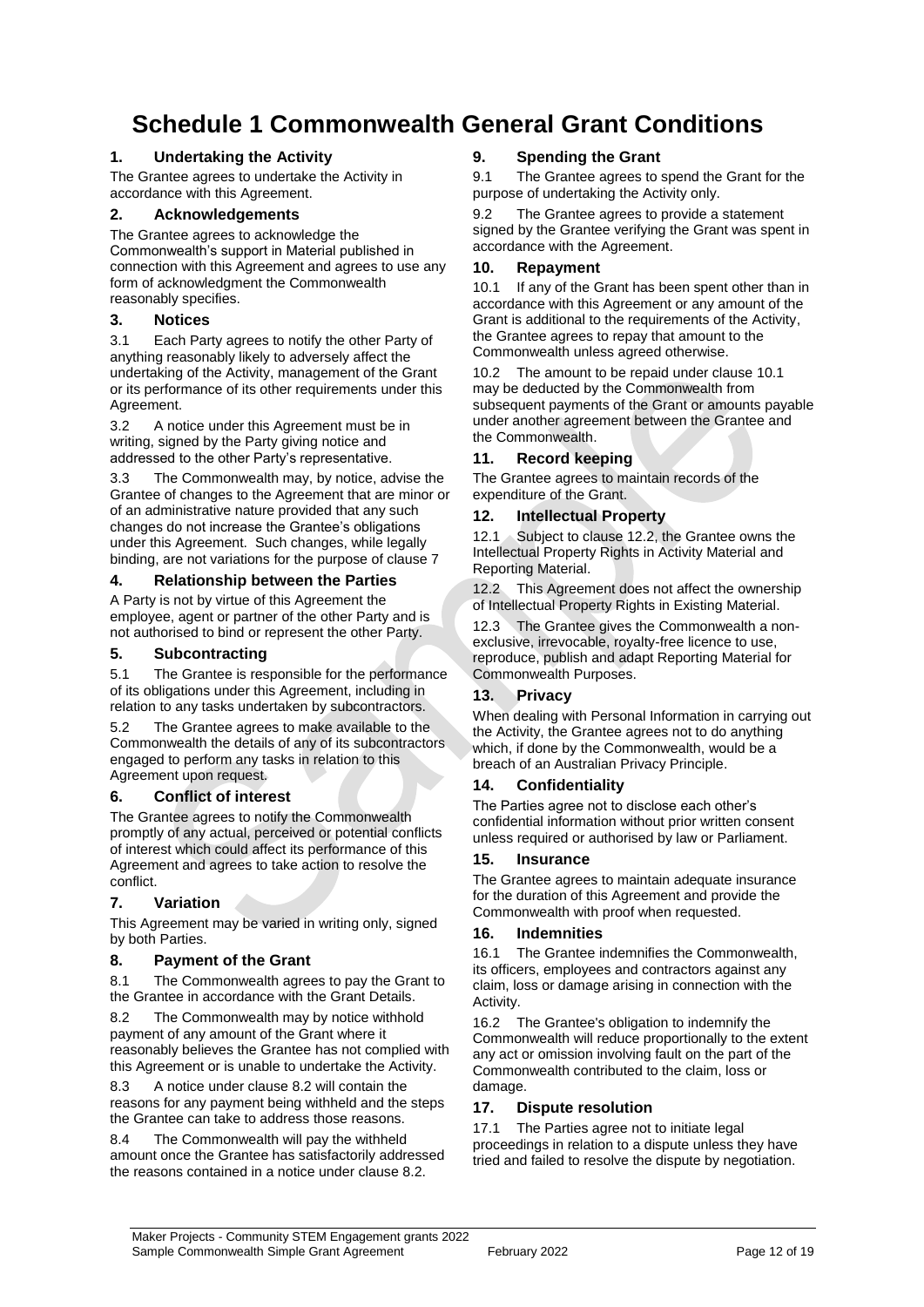17.2 The Parties agree to continue to perform their respective obligations under this Agreement where a dispute exists.

17.3 The procedure for dispute resolution does not apply to action relating to termination or urgent litigation.

#### **18. Termination for default**

The Commonwealth may terminate this Agreement by notice where it reasonably believes the Grantee:

- (a) has breached this Agreement; or
- (b) has provided false or misleading statements in their application for the Grant; or
- (c) has become bankrupt or insolvent, entered into a scheme of arrangement with creditors, or come under any form of external administration.

#### **19. Cancellation for convenience**

19.1 The Commonwealth may cancel this

Agreement by notice, due to

- (a) a change in government policy; or
- (b) a Change in the Control of the Grantee, which the Commonwealth believes will negatively affect the Grantee's ability to comply with this Agreement.

19.2 The Grantee agrees on receipt of a notice of cancellation under clause 19.1 to:

- (a) stop the performance of the Grantee's obligations as specified in the notice; and
- (b) take all available steps to minimise loss resulting from that cancellation.

19.3 In the event of cancellation under clause 19.1, the Commonwealth will be liable only to:

- (a) pay any part of the Grant due and owing to the Grantee under this Agreement at the date of the notice; and
- (b) reimburse any reasonable expenses the Grantee unavoidably incurs that relate directly to the cancellation and are not covered by 19.3(a).

19.4 The Commonwealth's liability to pay any amount under this clause is subject to:

- (a) the Grantee's compliance with this Agreement; and
- (b) the total amount of the Grant.

19.5 The Grantee will not be entitled to

compensation for loss of prospective profits or benefits that would have been conferred on the Grantee.

#### **20. Survival**

Clauses 10, 12, 13, 14, 16, 20 and 21 survive termination, cancellation or expiry of this Agreement.

#### **21. Definitions**

In this Agreement, unless the contrary appears:

 **Activity** means the activities described in the Grant Details.

- **Activity Completion Date** means the date or event specified in the Grant Details.
- <span id="page-12-0"></span> **Activity Material** means any Material, other than Reporting Material, created or developed by the

Grantee as a result of the Activity and includes any Existing Material that is incorporated in or supplied with the Activity Material.

 **Agreement** means the Grant Details, Supplementary Terms (if any), the Commonwealth General Grant Conditions and any other document referenced or incorporated in the Grant Details.

 **Agreement End Date** means the date or event specified in the Grant Details.

 **Asset** means any item of property purchased wholly, or in part, with the use of the Grant, excluding Activity Material and Intellectual Property Rights.

 **Australian Privacy Principle** has the same meaning as in the *Privacy Act 1988.*

 **Change in the Control** means any change in any person(s) who directly exercise effective control over the Grantee.

 **Commonwealth** means the Commonwealth of Australia as represented by the Commonwealth entity specified in the Agreement and includes, where relevant, its officers, employees, contractors and agents.

 **Commonwealth General Grant Conditions** means this document.

 **Commonwealth Purposes** does not include commercialisation or the provision of the Material to a third party for its commercial use.

 **Existing Material** means Material developed independently of this Agreement that is incorporated in or supplied as part of Reporting Material or Activity Material.

 **Grant** means the money, or any part of it, payable by the Commonwealth to the Grantee as specified in the Grant Details and includes any interest earned by the Grantee on that money once the Grant has been paid to the Grantee.

 **Grantee** means the legal entity specified in the Agreement and includes, where relevant, its officers, employees, contractors and agents.

 **Grant Details** means the document titled Grant Details that forms part of this Agreement.

 **Intellectual Property Rights** means all copyright, patents, registered and unregistered trademarks (including service marks), registered designs, and other rights resulting from intellectual activity (other than moral rights under the *Copyright Act 1968*).

 **Material** includes documents, equipment, software (including source code and object code versions), goods, information and data stored by any means including all copies and extracts of them.

**Party** means the Grantee or the Commonwealth.

 **Personal Information** has the same meaning as in the *Privacy Act 1988.*

 **Reporting Material** means all Material which the Grantee is required to provide to the Commonwealth for reporting purposes as specified in the Grant Details and includes any Existing Material that is incorporated in or supplied with the Reporting Material.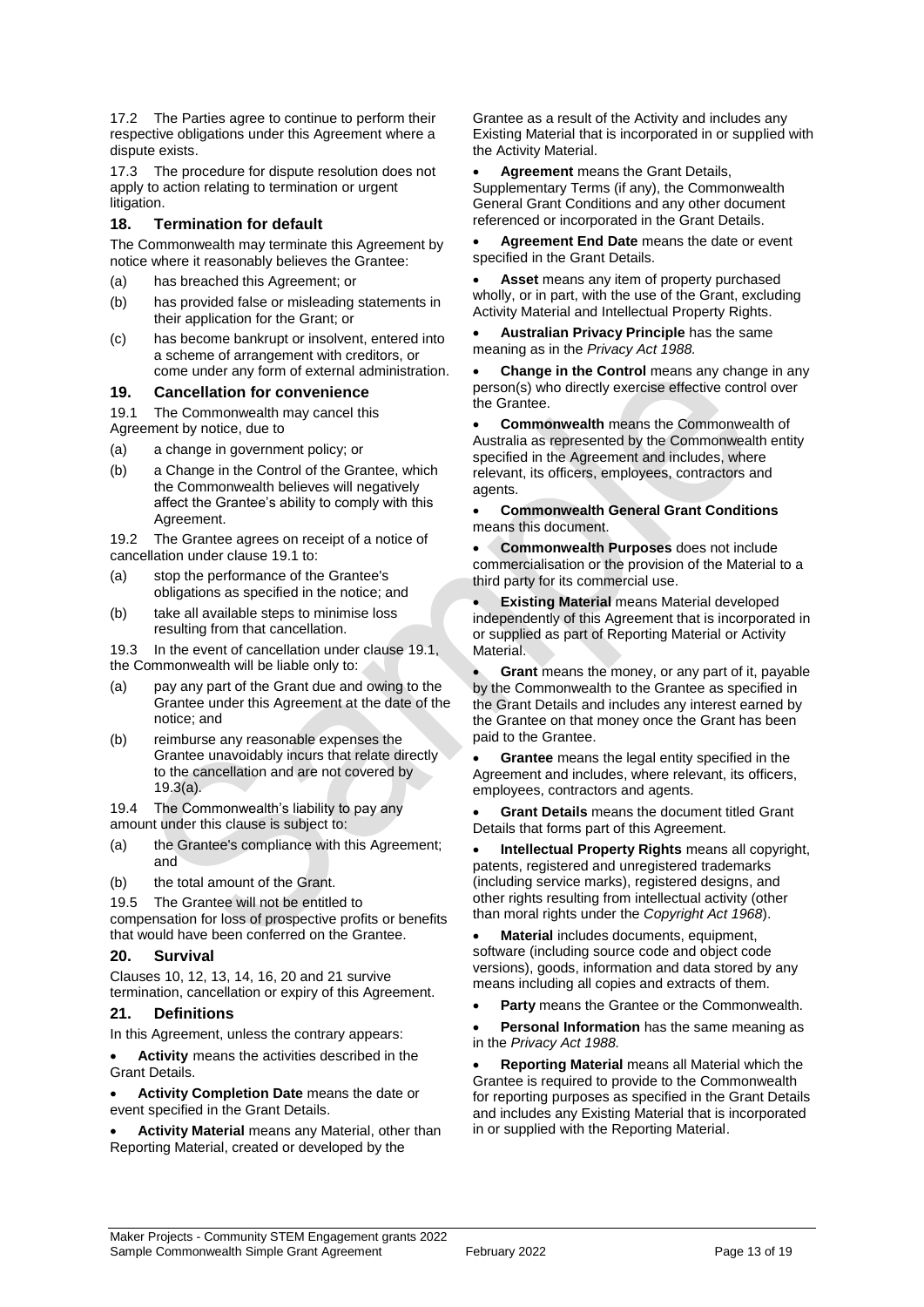# **Schedule 2 Reporting requirements**

## **Appendix 1**

### <grant opportunity name> progress report requirements

You will need to provide the following information in your progress reports. The Commonwealth reserves the right to amend or adjust the requirements.

You must complete and submit your report on the [portal.](https://portal.business.gov.au/) You can enter the required information in stages and submit when it is complete.

### Project progress

a. Complete the following table, updating for all milestones shown in the Activity Schedule of your grant agreement.

| Milestone | Agreed end<br>date | Actual/<br>anticipated<br>end date | Current %<br>complete | Progress comments -<br>work undertaken and<br>impact of any delay |
|-----------|--------------------|------------------------------------|-----------------------|-------------------------------------------------------------------|
|           |                    |                                    |                       |                                                                   |
|           |                    |                                    |                       |                                                                   |
|           |                    |                                    |                       |                                                                   |
|           |                    |                                    |                       |                                                                   |

- b. Where applicable, describe any project activities completed during the reporting period that are not captured in the table above.
- c. Is the overall project proceeding in line with your grant agreement?

If no, identify any changes, risks or anticipated issues. Comment on any impacts on project timing and outcomes and how you expect to mitigate and/or manage these.

d. Are there any planned events relating to the project that you are required to notify us about in accordance with your agreement?

If yes, provide details of the event including date, time, purpose of the event and key stakeholders expected to attend.

### Project outcomes

a. Outline the project outcomes achieved to date.

### Project expenditure

Provide the following information about your eligible project expenditure. Eligible expenditure is divided into the same categories as the budget in your application.

If you are registered for GST, enter the GST exclusive amount. If you are not registered for GST, enter the GST inclusive amount. We may ask you to provide evidence of costs incurred.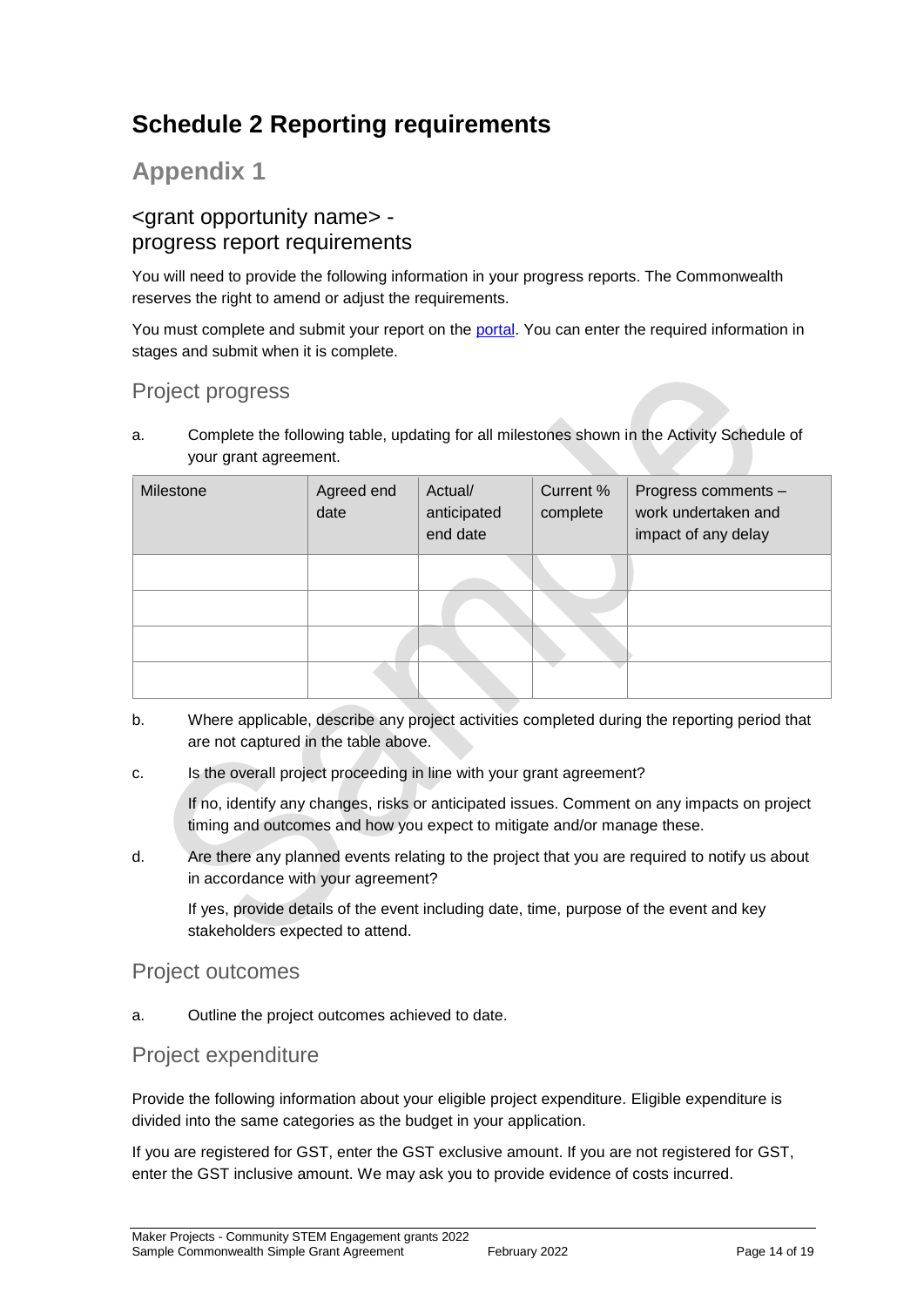Refer to the grant opportunity guidelines or contact us if you have any questions about eligible expenditure.

- a. What is the eligible expenditure you have incurred in this reporting period?
- b. What is the estimated eligible expenditure for the next reporting period?
- c. What is the estimated eligible expenditure for remaining reporting periods in current financial year (if applicable)?
- d. What is the estimated total eligible expenditure for future financial years?
- e. What is the estimated total eligible expenditure for the project?
- f. Briefly explain the reason for any changes between the forecast and actual expenditure for the current reporting period, and any significant changes to the forecast budget for the remainder of the project.
- g. Is the project expenditure broadly in line with the activity budget in the grant agreement? If no, explain the reasons.

### Project funding

a. Provide details of all contributions to your project other than the grant. This includes your own contributions as well as any contributions from project partners or others.

### **Attachments**

a. Attach any agreed evidence required with this report to demonstrate progress or successful completion of your project.

### **Declaration**

You must ensure an authorised person completes the report and can declare the following:

- The information in this report is accurate, complete and not misleading and that I understand the giving of false or misleading information is a serious offence under the *Criminal Code 1995* (Cth).
- The activities identified in this report are for the purposes stated in the grant agreement.
- I am aware of the grantee's obligations under their grant agreement, including the need to keep the Commonwealth informed of any circumstances that may impact on the objectives, completion and/or outcomes of the agreed project.
- I am aware that the grant agreement empowers the Commonwealth to terminate the grant agreement and to request repayment of funds paid to the grantee where the grantee is in breach of the grant agreement.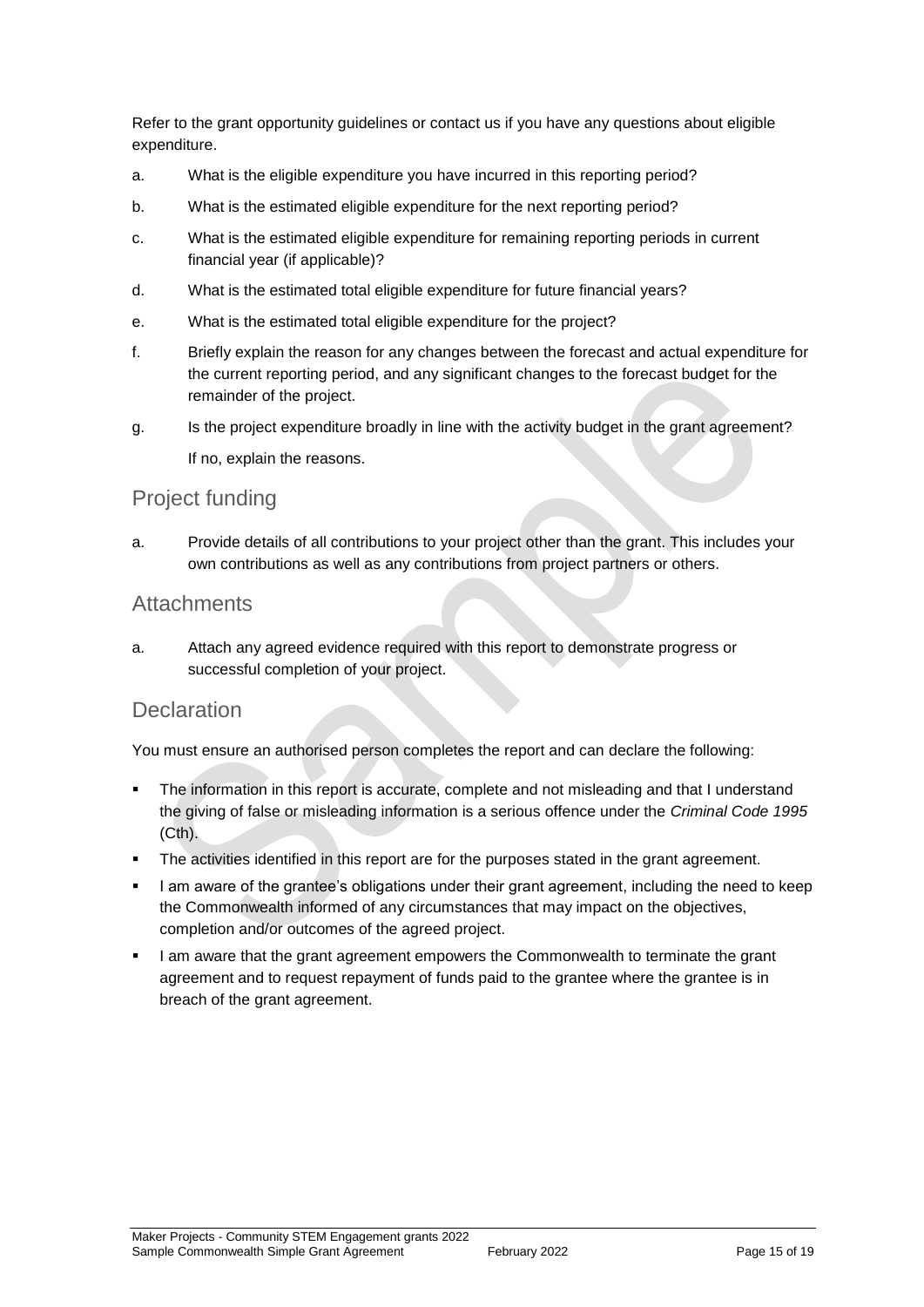# **Appendix 2**

### <grant opportunity name> end of project report requirements

You will need to provide the following information in your end of project report. The Commonwealth reserves the right to amend or adjust the requirements.

You must complete and submit your report on the [portal.](https://portal.business.gov.au/) You can enter the required information in stages and submit when it is complete.

### Project achievements

a. Complete the following table, updating for all milestones shown in the Activity Schedule of your grant agreement. A

| Milestone | Agreed end<br>date | Actual/<br>anticipated<br>end date | Current %<br>complete | Progress comments -<br>work undertaken and<br>impact of any delay |
|-----------|--------------------|------------------------------------|-----------------------|-------------------------------------------------------------------|
|           |                    |                                    |                       |                                                                   |
|           |                    |                                    |                       |                                                                   |
|           |                    |                                    |                       |                                                                   |
|           |                    |                                    |                       |                                                                   |

- b. Where applicable, describe any project activities completed during the reporting period that are not captured in the table above.
- c. Report on your achievements against your project plan, including:
	- Number of participants against the target, including those from underrepresented groups
	- Breakdown of the final total number of participants by age / gender / priority group
	- Location of events held over the project period
	- Number of events held over the project period
- d. Were the events carried out as planned? If not, explain why and what changes were made.

### Project outcomes

- a. Outline the project outcomes achieved by the project end date.
- b. Do the achieved project outcomes align with those specified in the grant agreement? If no, explain why.
- c. Are there any planned events relating to the project that you are required to notify us about in accordance with your agreement?

If yes, provide details of the event including date, time, purpose of the event and key stakeholders expected to attend.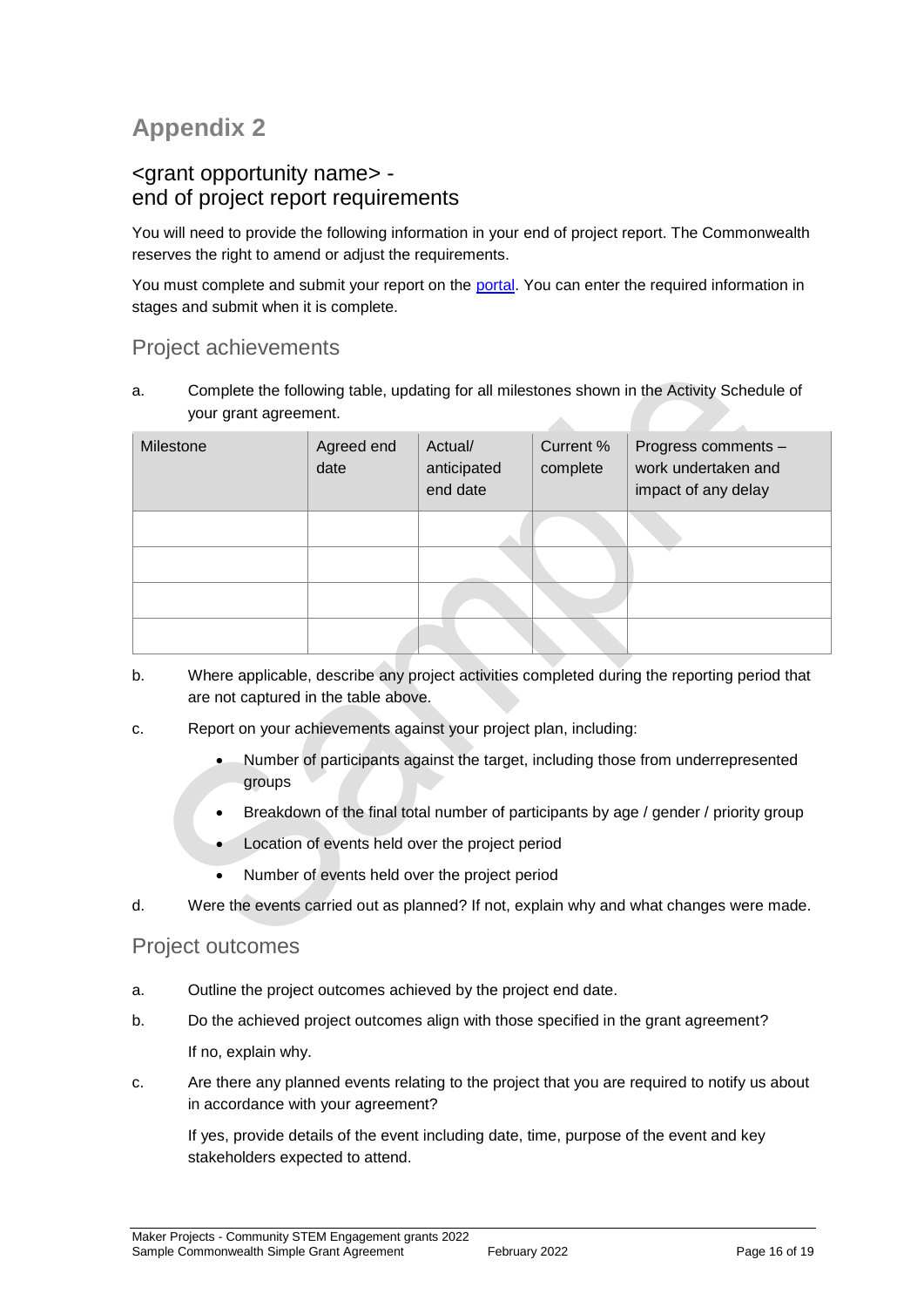- d. How has your Maker project improved perceptions and understanding of STEM and STEM skills in your participants? How has this been observed and measured?
- e. Provide evidence of the positive and ongoing impact of your Maker project on your participants in the form of a short case study, including photographs where possible and with the appropriate permissions.
- f. Explain how your Maker project has promoted inquiry-based learning.
- g. How have you increased awareness of STEM opportunities amongst your participants beyond your Maker project?
- h. Describe how the project partners / collaborators supported the Maker project / event or activities.

### Project benefits

- a. What benefits has the project achieved?
- b. What ongoing impact will the project have?
- c. Did the project result in any unexpected benefits?

If yes, explain why.

d. Is there any other information you wish to provide about your project?

If yes, provide details.

### Total eligible project expenditure

a. Indicate the total eligible project expenditure incurred. Eligible expenditure is divided into the same categories as the budget in your application.

If you are registered for GST, enter the GST exclusive amount. If you are not registered for GST, enter the GST inclusive amount. We may ask you to provide evidence of costs incurred.

Refer to the grant opportunity guidelines or contact us if you have any questions about eligible expenditure.

- b. Provide any comments you may have to clarify any figures.
- c. Was the expenditure incurred in accordance with the activity budget in the grant agreement?

If no, explain the reason for a project underspend or overspend, or any other significant changes to the budget.

### Project funding

a. Provide details of all contributions to your project other than the grant. This includes your own contributions as well as any contributions from project partners or others.

### Updated business indicators

a. Provide the following financial data for your organisation for your latest complete financial year.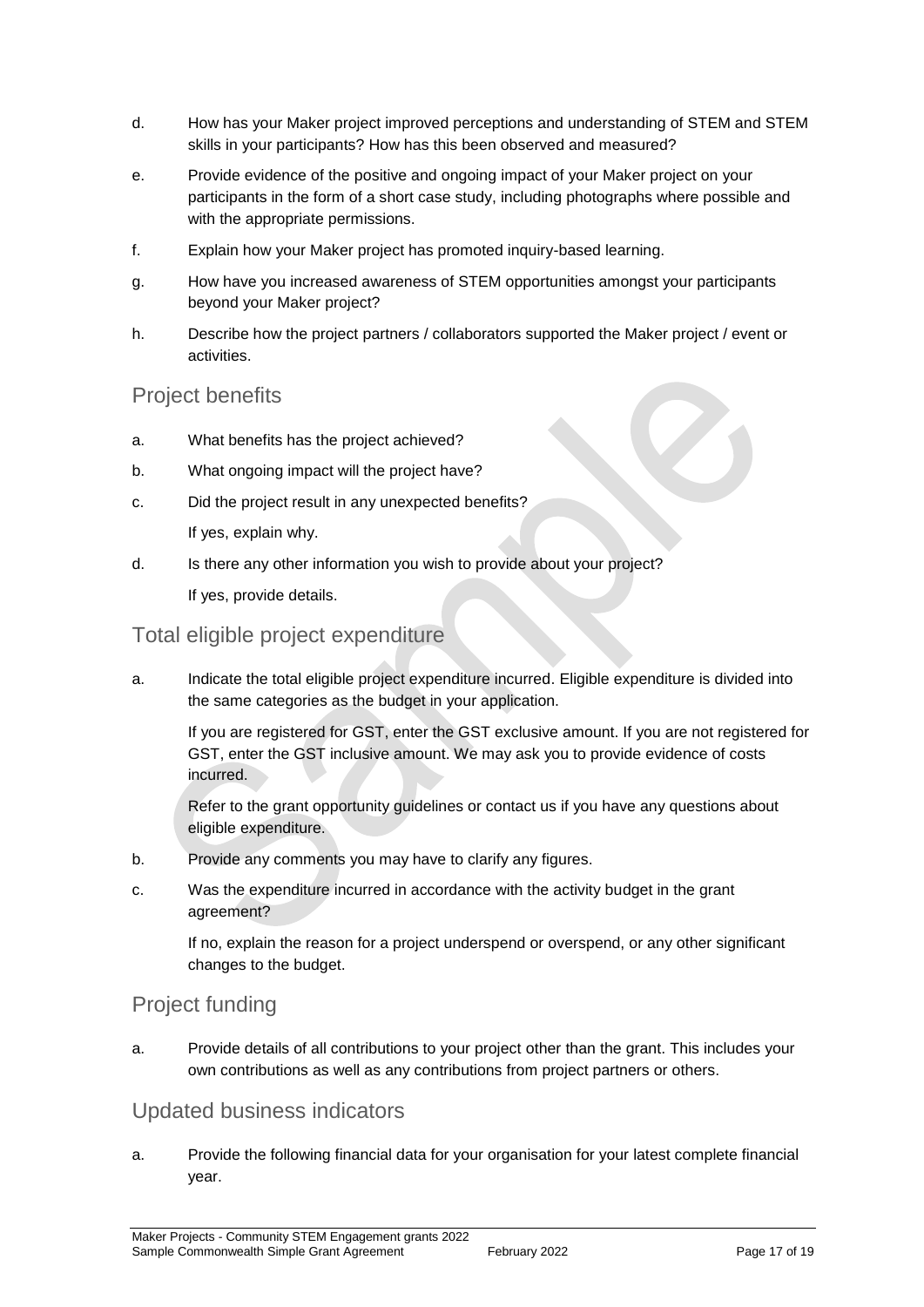These fields are mandatory and entering \$0 is acceptable if applicable.

- **Financial year completed**
- **Sales revenue (turnover)**
- **Export revenue**
- R&D expenditure
- **Taxable income**
- Number of employees including working proprietors and salaried directors (headcount)
- Number of independent contractors (headcount)

#### **Attachments**

a. Attach any agreed evidence required with this report to demonstrate progress or successful completion of your project.

### **Declaration**

You must ensure an authorised person completes the report and can declare the following:

- The information in this report is accurate, complete and not misleading and that I understand the giving of false or misleading information is a serious offence under the *Criminal Code 1995* (Cth).
- The grant was spent in accordance with the grant agreement.
- I am aware of the grantee's obligations under their grant agreement, including survival clauses.
- I am aware that the grant agreement empowers the Commonwealth to terminate the grant agreement and to request repayment of funds paid to the grantee where the grantee is in breach of the grant agreement.